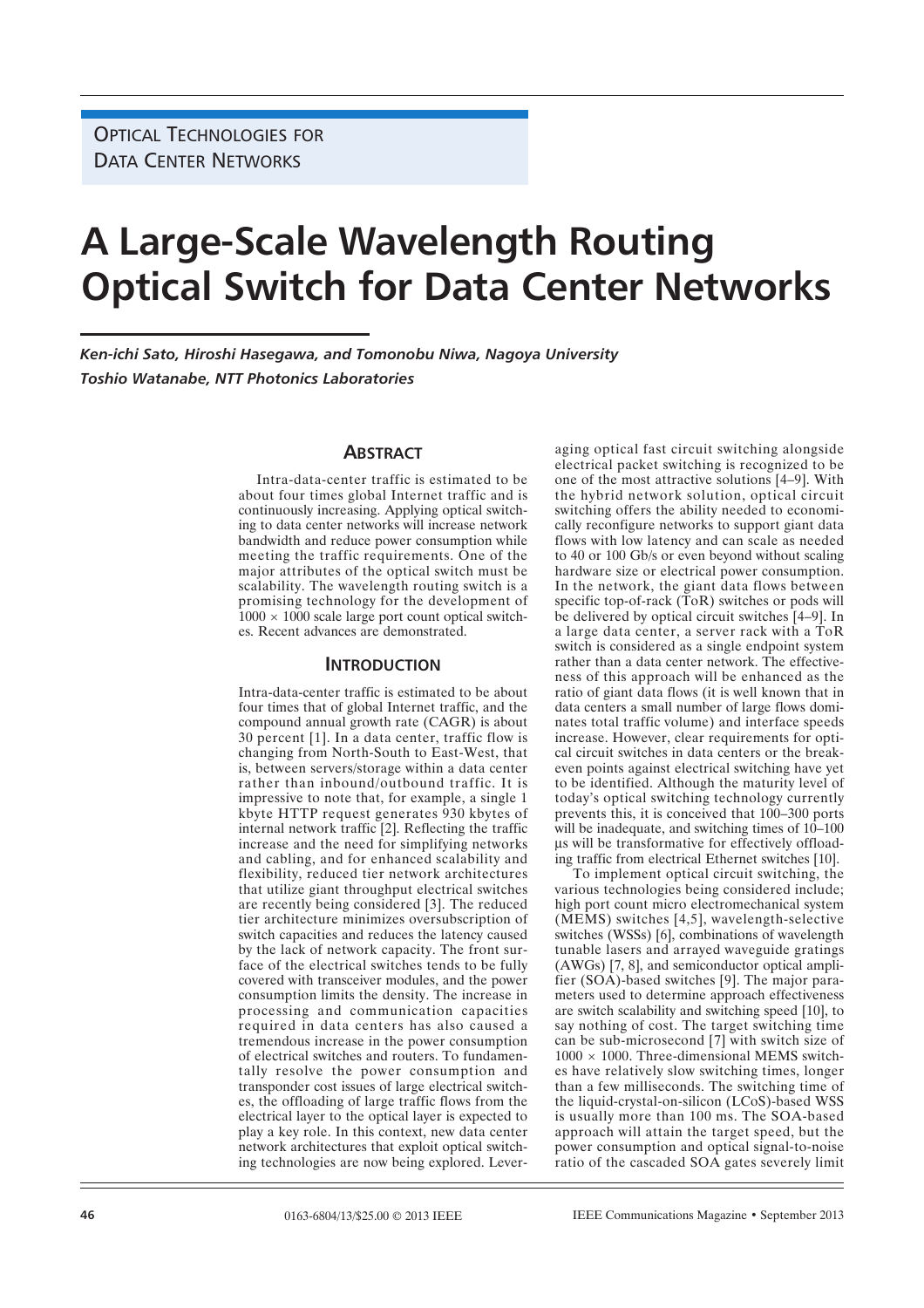

**Figure 1.** *Wavelength routing of a cyclic AWG for different input ports.*

the available scale. At present, a  $16 \times 16$  SOAbased switch that has been fabricated on a single chip integrates more than 1000 functional components [9]. The wavelength routing approach that combines wavelength tunable lasers and arrayed waveguide grating routers (AWGRs) exhibits some unique advantages. The switching speed is determined by the laser wavelength tunability, and tuning speeds can be less than 100 ns. Wavelength routing is a built-in function of the passive AWGR and does not need any optical path alignment manipulation at the manufacturing stage; space division switches such as 3D MEMS, on the other hand, require 106 manipulations to set  $1000 \times 1000$  optical paths at the initial mirror setting stage. However, the major barrier is the scalability needed to reach the 1000 port count. This article discusses breakthrough technologies and demonstrates recent advances.

#### **WAVELENGTH ROUTING SWITCH**

Wavelength routing (WR) switches are capable of switching input signals to arbitrary output ports by changing the laser wavelength at each input port. When the input signal is optical, a tunable wavelength converter (TWC), which can be a compact tunable transceiver (e.g., a type of commercially available tunable multirate XFP transceiver), will be applied. A basic  $N \times N$  WR switch that routes  $N$  equally spaced wavelengths  $\lambda_1, \ldots, \lambda_N$  is shown in Fig. 1. It consists of N TWCs and a single  $N \times N$  cyclic AWG whose free spectral range (FSR) is *N* times the channel frequency spacing. In the cyclic AWG, the relation among the input port number (# *input port*), the output port number (# *output port*), and wavelength index number (# *wavelength*) is given by

## # *output port* = (# *wavelength* – # *input port*)<sub>*mod N*</sub> + 1 (1)

The input/output ports of the cyclic AWG are efficiently utilized. The WR switch utilizing a single  $N \times N$  cyclic AWG offers a simple architecture for wavelength routing, and this architecture achieves non-blocking  $N \times N$  switching. However, there are two major barriers to attaining large port count cyclic AWGs. One is the deviation of passband center frequencies from the International Telecommunication Union Telecommunication Standardization Sector

(ITU-T) grid. It becomes very large as *N* becomes large [11], so the number of input/output ports, *N*, is limited in practice. For example, with a  $32 \times 32$  AWG for 32 channels with 100 GHz spacing, the worst frequency deviation value is 44.5 GHz. One possible approach to mitigating the effect of AWG frequency deviation is to tune the wavelengths of each TWC to the center of each passband of the AWG; however, controlling tunable lasers becomes complicated (present commercially available tunable transceivers use a simple frequency locker to conform to the ITU-T grid). Good performance and cost effectiveness can be attained by developing a large-scale WR switch using small AWGs with small passband deviation.

Another major issue to be resolved is the crosstalk that increases with the port count increase [8]. In order to realize large-scale optical switches, one viable solution is to bridge several WR parts by optical switches. For example, a 448 × 448 optical crossconnect (OXC) prototype was demonstrated [8] where 100 GHz spaced cyclic  $32 \times 32$  AWGs are bridged by delivery and coupling (DC) switches [12] and wavelength-division multiplexing (WDM) couplers. More than 64 100-GHz-spaced wavelengths are used for routing, which imposes the costly requirement of wide-range laser tunability. OXC port count can be effectively enlarged by increasing the port count of the cyclic AWGs. The uniform loss and cyclic frequency (ULCF) configuration has been developed; [11] shows a prototype  $64 \times 64$  AWG router that utilizes a  $64 \times 128$  AWG and 64 1  $\times$ 2 couplers, where each pair of AWG output ports are bridged as one router output so that the passband deviation is reduced. However, the port count is still too small to support the envisaged applications; increasing the port number requires a larger port count component AWG and more couplers, which seems to be impractical.

In order to resolve the above mentioned problems with realizing large-scale AWG routers, a novel architecture that cascades small cyclic AWGs of different sizes has recently been proposed [13]. The architecture exhibits the salient features of:

- ITU-T specified fixed grid frequencies are utilized (a version of commercially available cost-effective transceivers can be utilized).
- The use of small cyclic AWGs offers a smaller total crosstalk level.
- High scalability sufficient to reach 1000

*Wavelength routing (WR) switches are capable of switching input signals to arbitrary output ports by changing the laser wavelength at each input port. When the input signal is optical, a tunable wavelength converter (TWC), which can be a compact tunable transceiver, will be applied.*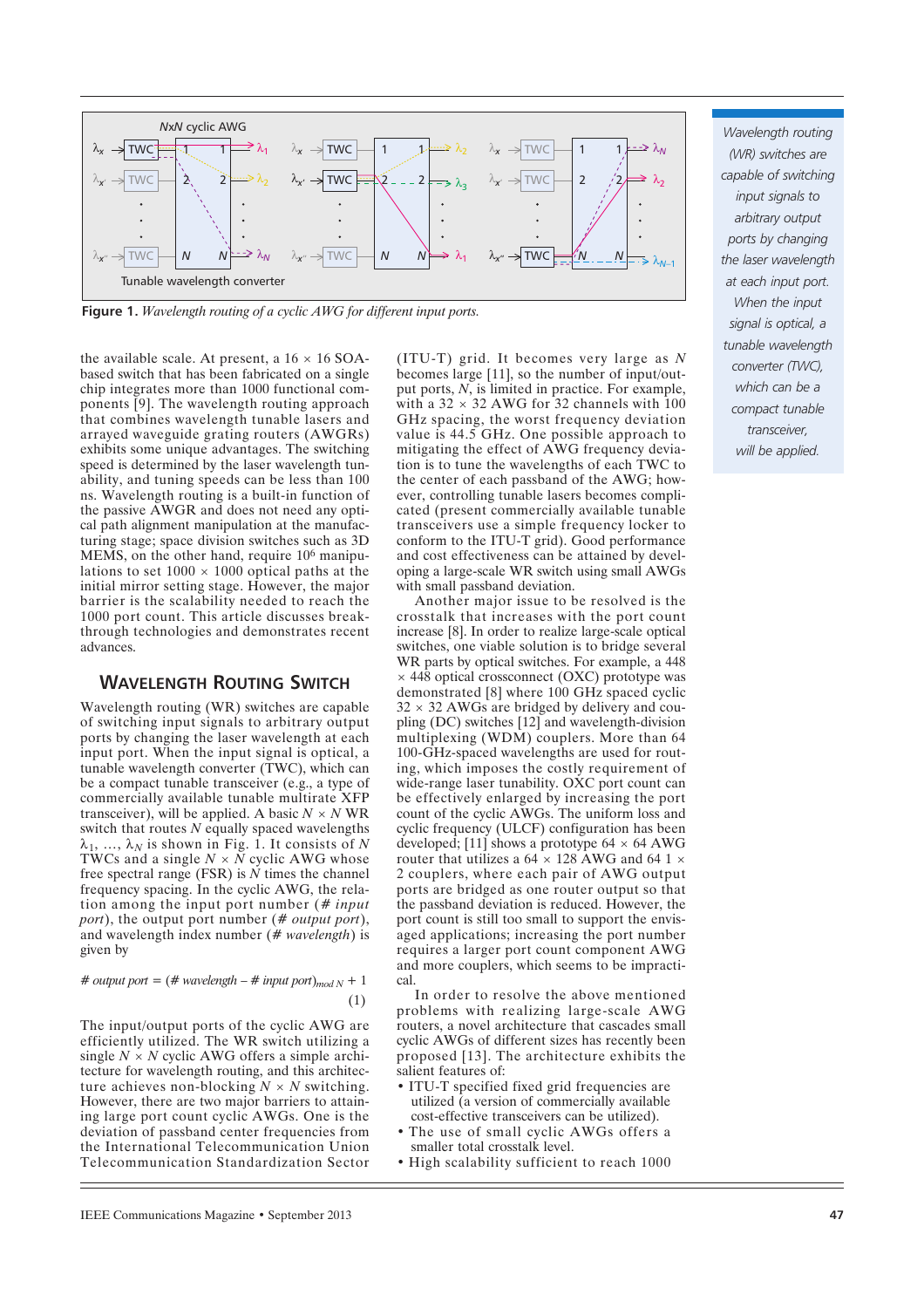

**Figure 2.** *Novel wavelength routing switch architecture* (MN  $\times$  MN *subsystem) and the wavelength map* (M = 4 and N = 3).

ports.

• Good modular growth capability. So far, the WR capability of a  $90 \times 90$  50-GHzspaced WR system prototype that consists of discrete components has been experimentally confirmed [13], and a  $270 \times 270$  optical switch that consists of 90 3  $\times$  3 DC-switches [12] and three  $90 \times 90$  proposed AWG subsystems, all of which are mounted in a  $370 \times 230 \times 120 \text{ mm}^3$ box has been demonstrated, and optical performance was confirmed by transmission experiments [14]. The details are presented below.

## **WAVELENGTH ROUTING SWITCH EMPLOYING CYCLIC AWG INTERCONNECTION**

Figure 2 shows the novel wavelength routing switch configuration that combines small AWGs of different sizes. In this configuration,  $N M \times M$ cyclic AWGs (front [f]-AWGs) and  $M N \times N$ cyclic AWG (rear[r]-AWGs) are connected so that each f-AWG is connected to all r-AWGs by single fibers, where an example for the case of *M*  $=$  4 and  $N = 3$  is shown for simplicity. The AWG input port index (#input), output port index (#output), f-AWG and r-AWG numbering, and TWC indices  $(\#A1, \#A2, \ldots, \#C4)$  are given in Fig. 2. The figure explains how the AWG output port index is changed according to the input wavelength variation. Each TWC can select any wavelength from  $\lambda_1$  to  $\lambda_{12}$ , and hence any output port can be selected by assigning an appropriate wavelength at TWC. Wavelength indices of the output wavelengths from each f-AWG output port (e.g.,  $\lambda_1$ ,  $\lambda_{1+M}$ ,  $\lambda_{1+2M}$ , ...) appear cyclically with *M* spacing, and these wavelengths need to be delivered to different output ports in the next stage AWGs. Hence, the degrees of AWG port count, *M* and *N*, must differ from each other. The port counts of the f-AWGs and r-AWGs are determined by considering the following restriction; *M* and  $N$  ( $\geq$  2) must be mutually co-prime numbers [20] so that any input port can be connected to any output port with a specific wavelength. For example,  $(M, N) = (N + 1, N)$  fulfills this requirement. This configuration has the same wavelength routing capability as a single  $MN \times MN$  AWG. If *M* and *N* are not co-prime (e.g., their greatest common divisor is 2), only half of the output ports can be used. Various connection patterns are possible between f-AWG output ports and r-AWG input ports. Let  $i (= 1, 2, ..., N)$  be the index of f-AWG and  $j$  (= 1, 2, ..., M) that of r-AWG. Let  $#f_{in}^i$ ,  $#f_{out}^i$  (= 1, 2, ..., M) and  $#r_{in}^i$ ,  $\#r_{\text{out}}^{j}$  (= 1, 2, ..., N) be the indices of input/output ports of the *i*th f-AWG and *j*th r-AWG, respectively. In Fig. 2, we assume that the *i*th f-AWG is connected to the *j*th r-AWG so that  $#f_{\text{out}}^i = j$  and  $#r_{\text{in}}^j = i$ ; this is one example of the fiber interconnections possible.

There are several advantages to this architecture over the conventional approach that suit single large-scale AWGs. A large port count routing device can be obtained by choosing large *N* and *M* values. The deviations from the ITU-T grid are suppressed due to the adoption of smallsize component AWGs, which avoids the special arrangement needed in [11], and the port count can be much larger than that in [11]. This configuration provides modular growth capability in terms of TWCs and f/r-AWGs. For example, suppose that an  $L \times L$  ( $L \le MN$ ) switch is necessary in the initial installation. For this we connect  $\lceil L/M \rceil M \times M$  AWGs and  $\lceil L/M \rceil N \times N$ AWGs, where  $\lceil \cdot \rceil$  represents the ceiling operation. This switch can be gradually expanded up to  $MN \times MN$  by adding  $M \times M$  and  $N \times N$ AWGs. To enable this in a simple manner, interconnecting fibers among separate modules should be installed from the outset. The major cost of the system comes from optical device modules, not from interconnect fibers and multifiber connectors.

Table 1 shows examples of combinations of switch scale and parameters *M* and *N*. In theory, this configuration can achieve a very large-scale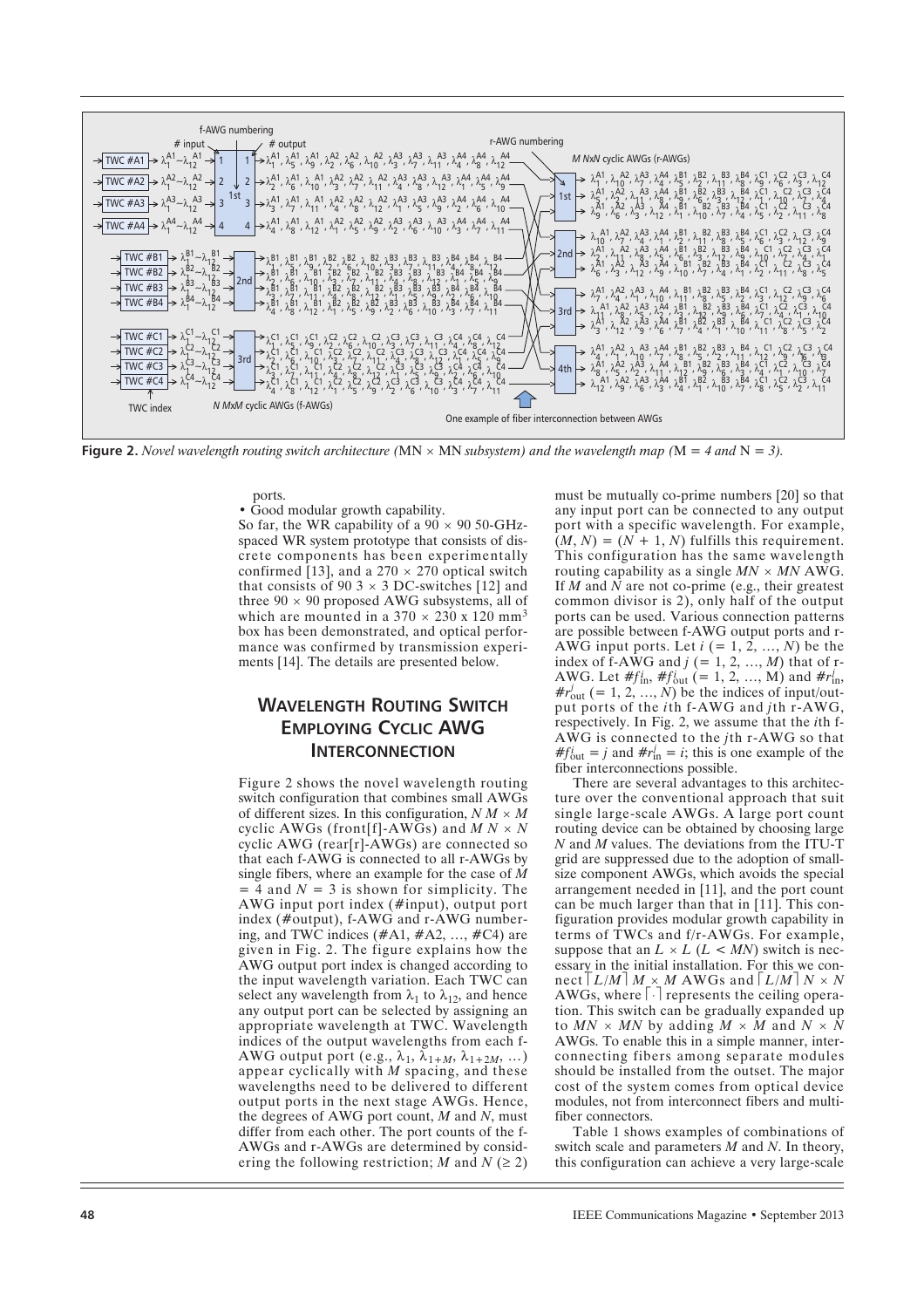WR function, for example,  $210 \times 210$  in the case of  $M = 14$ ,  $N = 15$ , but overall system optimization is important. The tunable frequency range of TWC limits the size of the proposed switch; an  $MN \times MN$  wavelength routing switch requires a TWC tuning range of *MN* × (channel spacing) for switching. Commercially available tunable transceivers cover the entire C-band, realizing  $MN \approx 90$  for 50 GHz grid spacing. This problem can be resolved by bridging multiple wavelength switches (e.g., by using  $K \times K$  delivery-coupling type switches [12]).

In the proposed configuration, the basic requirement for interconnection is that each pair of f-/r-AWGs is bridged by an independent fiber. In other words, there is room for optimizing the selection of output/input ports of the AWGs (the interconnection pattern shown in Fig. 2 is but one example). The objective of optimization is to minimize the worst loss, which can be achieved by configuring the connection so that f-/r-AWGs will not yield large loss simultaneously. However, the number of possible connections is extremely large (the number of possible combinations is  $(M!)^N \times (N!)^M$ ) and hence it is hard to find the truly optimal connection. A method to find suboptimal solutions by local search has been developed. Each f-/r-AWG has almost the same transmission loss characteristics; loss between center input/output ports is generally small, while that between edge ports is large. For each pair of f/r-AWGs, we specify the input port number of r-AWG for the interconnecting fiber as follows:

$$
\#r_{\rm in}^j = (i + j - 2)_{\rm mod\,N} + 1\tag{2}
$$

where *i* and *j* are the respective indices of the f-/r-AWGs. For each f-AWG, input port indices of the r-AWGs that are as different as possible are assigned so as to minimize the slant among  $f - r - AWG$  pairs. Next, the worst loss is minimized by checking all possible assignments of output ports of the f-AWGs. The number of possible assignments in each f-AWG is *M*!, and hence the computation time of this search is substantially reduced.

Figure 3a shows the *KMN* × *KMN* WR-switch architecture with  $MN K \times K$  DC-switches and  $K$  $MN \times MN$  AWG subsystems. The DC-switches connect each tunable laser (TL) to one of the desired AWG subsystems. These DC-switches are simple and easy to fabricate because they consist of couplers and switches that can be easily implemented with planar lightwave circuit (PLC) technology. Recently, an  $8 \times 12$  DCswitch was fabricated on a single PLC chip and the transmission loss was reported to less than 14.5 dB, including intrinsic optical coupler loss of 10.8 dB [15]. Each AWG subsystem can be realized by utilizing a single *NM* × *NM* AWG; however, the port count number is limited, as mentioned before. The AWG subsystem architecture solves this problem by combining smallsize cyclic AWGs as explained above (Fig. 3a).

## **PROTOTYPE SYSTEM**

Figure 3b shows a fabricated  $90 \times 90$  AWG subsystem architecture consisting of  $109 \times 9$  cyclic

| Switch size<br>in Fig. 2           | $\mathbf{M}$   | $\boldsymbol{N}$ | No. of necessary<br>wavelengths |  |
|------------------------------------|----------------|------------------|---------------------------------|--|
| $210 \times 210$                   | 14             | 15               | 210                             |  |
| $208 \times 208$                   | 13             | 16               | 208                             |  |
| $195 \times 195$                   | 13             | 15               | 195                             |  |
| $182 \times 182$                   | 13             | 14               | 182                             |  |
| $156 \times 156$                   | 12             | 13               | 156                             |  |
| $154 \times 154$                   | 11             | 14               | 154                             |  |
| $143 \times 143$                   | 11             | 13               | 143                             |  |
| $132 \times 132$                   | 11             | 12               | 132                             |  |
| $130 \times 130$                   | 10             | 13               | 130                             |  |
| $110 \times 110$                   | 10             | 11               | 110                             |  |
| $99 \times 99$                     | 9              | 11               | 99                              |  |
| $90 \times 90$                     | 9              | 10               | 90                              |  |
| $88 \times 88$                     | 8              | 11               | 88                              |  |
| $72 \times 72$                     | 8              | 9                | 72                              |  |
| $70 \times 70$                     | $\overline{7}$ | 10               | 70                              |  |
| Table 1. Examples of switch scale. |                |                  |                                 |  |

*The objective of optimization is to minimize the worst loss, which can be achieved by configuring the connection so that f/r AWGs will not yield large loss simultaneously. However, the number of possible connections is extremely large, and hence it is hard to find the truly optimal connection.*

|  | <b>Table 1.</b> Examples of switch scale. |
|--|-------------------------------------------|
|--|-------------------------------------------|

AWG and  $9 \times 10$  cyclic AWG. In this example, we assume that the *i*th  $9 \times 9$  AWG is connected to the *j*th  $10 \times 10$  AWG so that (#output of *i*th 9  $\times$  9 AWG) = *j*, and (#input of *j*th 10  $\times$  $10 \text{ AWG} = i$ , as one connection example (Fig. 3b).  $K = 10$  and 90  $\times$  90 AWG subsystems, for example, yields a  $900 \times 900$  large-scale optical switch. The system provides good modular growth capability in terms of each AWG.

The fabricated 9  $\times$  9 cyclic AWG and 10  $\times$ 10 cyclic AWG have channel spacing of 50 GHz, and FSR values of 450 GHz and 500 GHz, respectively. Five  $9 \times 9$  AWGs or five  $10 \times 10$ AWGs are included in a single PLC chip as shown in the insertions of Fig. 3b. A photo of the woven 90-optical-fiber interconnection part between the  $9 \times 9$  and  $10 \times 10$  AWGs is also shown in Fig. 3b, which is made very compactly and cost effectively. The typical insertion loss variations on the 50 GHz spaced ITU-T grid for both AWG types are depicted in Fig. 4, where the vertical bar on each input port represents loss variations among the 90 channels. In Figs. 4a and 4b, the worst loss was 6.4 dB and 6.9 dB, respectively. Loss suppression in a cascade, f-AWG to r-AWG, can be achieved by changing the connecting fiber configurations between front and rear AWGs so that  $9 \times 9$  and  $10 \times 10$ cyclic AWGs will not exhibit large loss simultaneously as explained before. The worst loss recorded from the  $90 \times 90$  subsystem was 10.2 dB, which is 3.1 dB smaller than the possible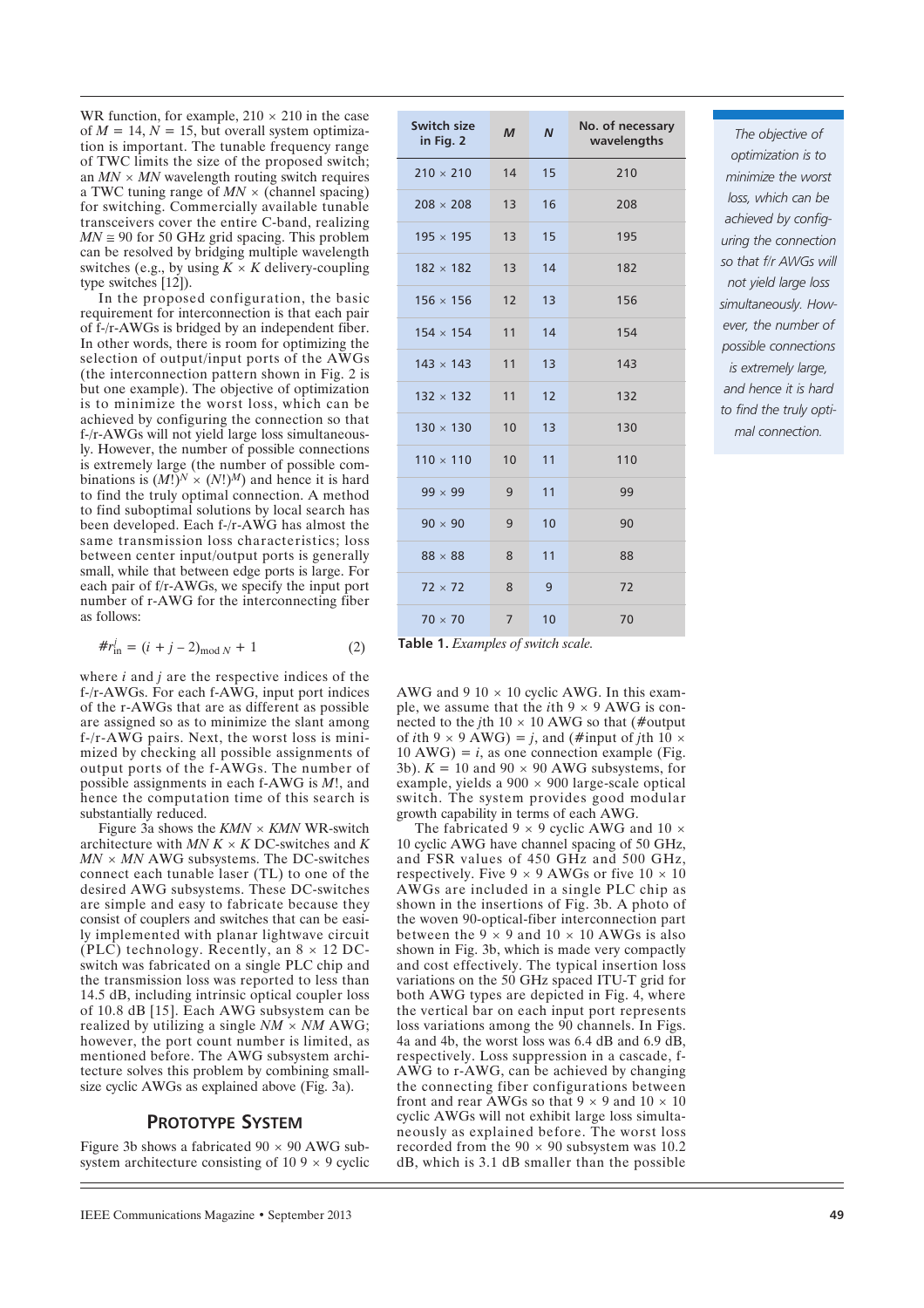

**Figure 3.** KMN × KMN *WP-switch architecture (*K *= 3) and fabricated 90* × *90 AWG subsystem: a)* KMN × KMN *WP-switch architecture*  $(K = 3)$ ; *b)* 90 × 90 *AWG* subsystem using 9 × 9 and 10 × 10 *AWGs*.



**Figure 4.** *Typical insertion loss of cyclic AWG: a) 9* × *9 cyclic AWG; b) 10* × *10 cyclic AWG.*

worst loss of 6.4+6.9 dB.

A  $270 \times 270$  WR-switch was developed using 90 3  $\times$  3 DC-switches and three 90  $\times$  90 AWG subsystems. Five  $3 \times 3$  DC-switches are integrated on a small PLC chip. The average loss of the typical  $3 \times 3$  DC-switch was 7.4 dB, which includes the inherent  $1 \times 3$  coupler loss of 4.8 dB. The photograph in Fig. 5 shows the developed  $270 \times 270$  WR-switch compactly assembled in a  $370 \times 230 \times 120 \text{ mm}^3$  box. In order to verify the routing function, transmission experiments were executed. In this experiment, we input 90 wavelengths with 50 GHz spacing on the ITU-T grid  $(191. 55 + 0.05 \times n$  [THz];  $n = 0 \sim 89$ ) to different four input ports of the WR-switch simultaneously. All signals were intentionally input to the same AWG subsystem, and typical output spectra at three output ports (OUT10, OUT45, OUT80) are shown in Figs. 5a and 5b (four signals are routed to each port). Each wavelength was confirmed to be properly routed. Figure 5c shows the insertion loss of the system. The average and maximum loss was 14.9 and 19.0 dB. The bit error rate at 10 Gb/s was also measured at the typical wavelength of 1550.116 nm (Fig. 5d). The power penalty at 10–9 was 0.068 dB.

## **CONCLUSION**

This article introduces a novel, highly scalable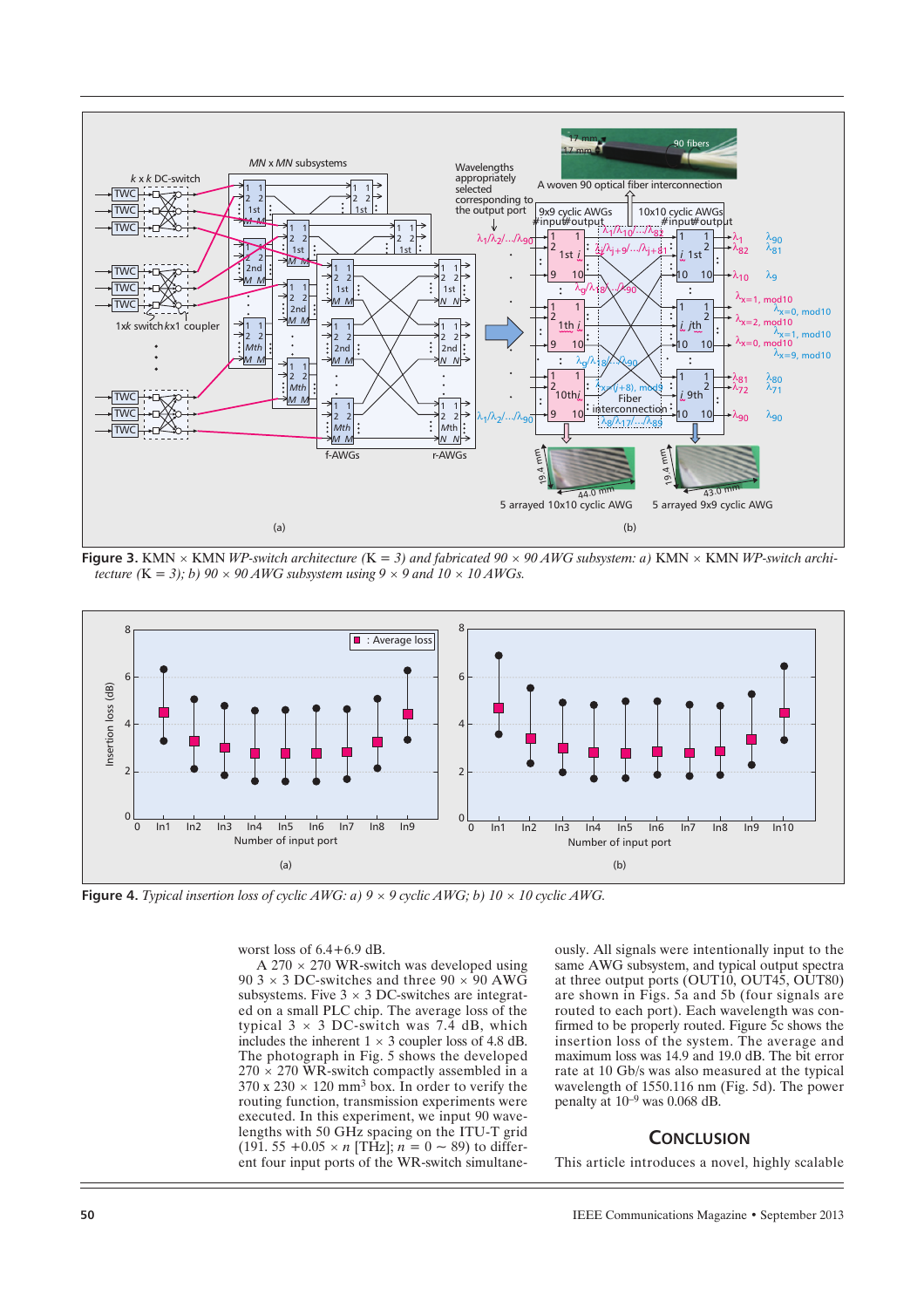

**Figure 5.** *Experiment on developed 270* × *270 OXC system: a) input signals; b) output signals; c) insertion loss; d) measured bit error rate (1550.111 nm).*

optical switch architecture that exploits the wavelength routing capability of AWGs. The resulting switches consist of small cyclic AWGs and provide excellent modular growth capabilities. A 270  $\times$  270 prototype switch was fabricated using PLC technologies, and we verified its technical feasibility through transmission experiments. The transmission loss that stems from relying on passive components should be com-

pensated; pump laser shared cost-effective EDFAs or SOAs are practical solutions. Si photonics technologies or III-V semiconductor technologies may be utilized in the future, which would reduce size dramatically. The switch port count can be expanded to exceed  $1000 \times 1000$ (i.e., port counts sufficient for data center application). The wavelength routing switch requires tunable transceivers instead of fixed wavelength